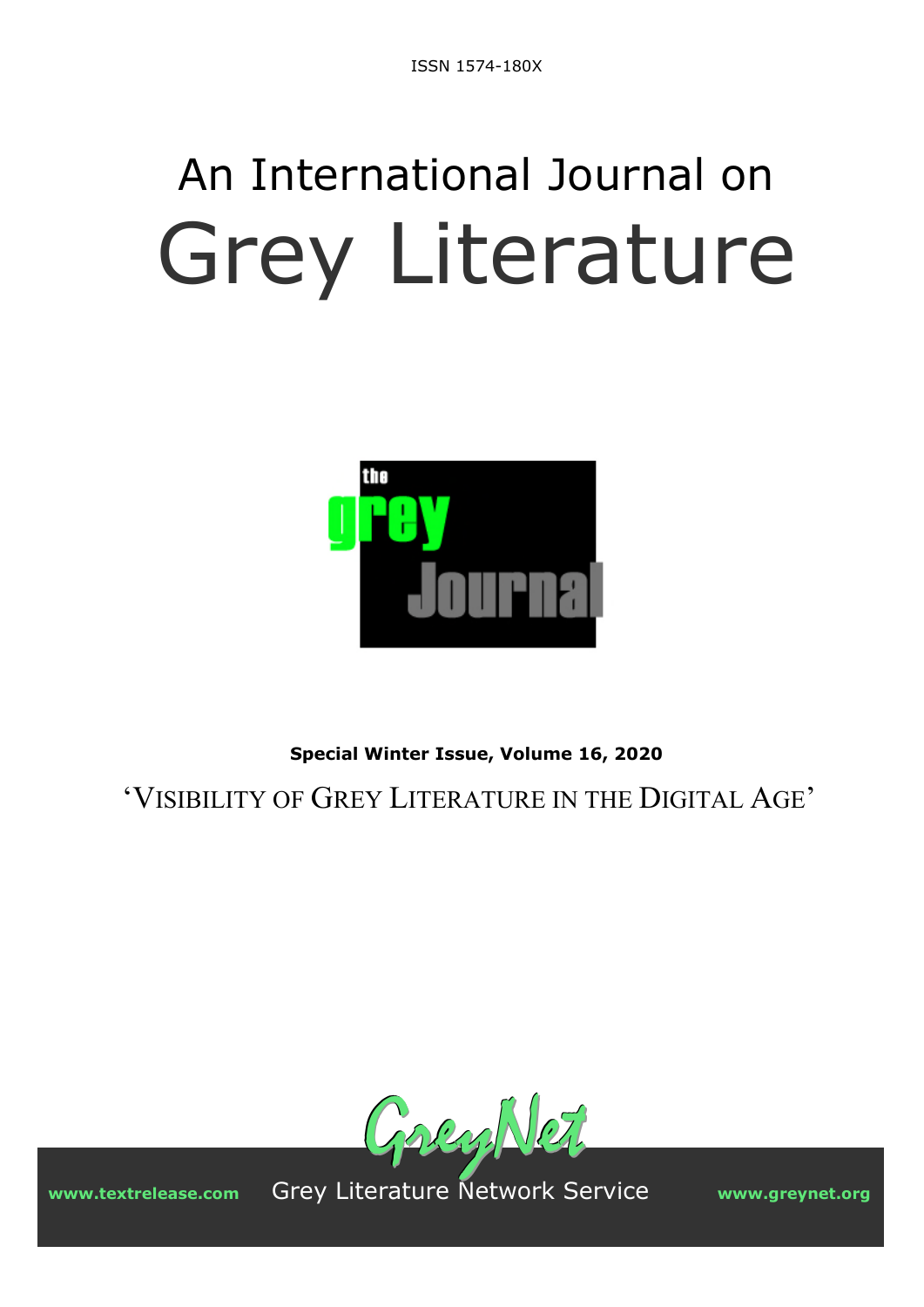# **Digital Transformation and Grey Literature Professionals\***

**Dobrica Savić, Austria** [linkedin.com/in/dobricasavic](https://www.linkedin.com/in/dobricasavic/) 

#### *Abstract*

*Digital transformation changes the way we do business and disrupts industries and work processes, while challenging existing management practices and, in some instances, the nature of the work itself. While much attention is devoted to various digital tools such as AI, cloud computing, big data, and mobility, digital transformation is much more than information technology. The brunt of the digital transformation impact will be on the workforce itself, and it*  is the workforce that will determine its success or failure. Information management *professionals, including managers of grey literature, represent a small, but important, part of the workforce that will be impacted by this digital disruption of the way information is managed. This paper looks at some characteristics of digital transformation and their impact on the workforce, particularly on information management professionals working in the field of grey literature. After presenting some basic terminological definitions of digital transformation, grey literature, and grey literature professionals, the major portion will review the changing nature of grey literature work, the changes required on a personal level, the impact on work organizations, and the redefined role of leadership. It is assumed that although challenging, digital transformation also provides an important opportunity for grey literature professionals. Keywords: Grey literature, digital transformation, information management, information management profession, information technology* 

# **Introduction**

Throughout history, the invention and development of new tools has brought about the need for new professions, while eliminating some of the previous ones. This has been especially evident throughout the past two hundred years, from the first to the most current industrial revolution, from the introduction of steam engines, through the use of powerful and smart information technology.

Digital transformation has changed the way we do business and has disrupted industries and work processes. It has challenged existing management and organizational practices, the nature of work, the workforce itself, and the role of leadership. Although much attention is devoted to various digital tools such as artificial intelligence, robotics, quantum computing, nanotechnologies, cloud computing, big data, and mobility, digital transformation is much more than information technology.

The brunt of the digital transformation impact will be on the workforce itself, and it is the workforce that will determine its success or failure. OECD (2019) estimates that 14% of jobs are at high risk of automation, while an additional 32% of jobs could undergo a radical transformation in the next 15 - 20 years. Combined, 46% of currently existing jobs on the market will undergo some type of change.

Information management professionals, including managers of grey literature, represent a small but important part of the workforce that will be impacted by digital disruption and the

<sup>\*</sup> This paper is licensed under the Creative Commons license: CC BY-ND 4.0 (https://creativecommons.org/licenses/by-nd/4.0).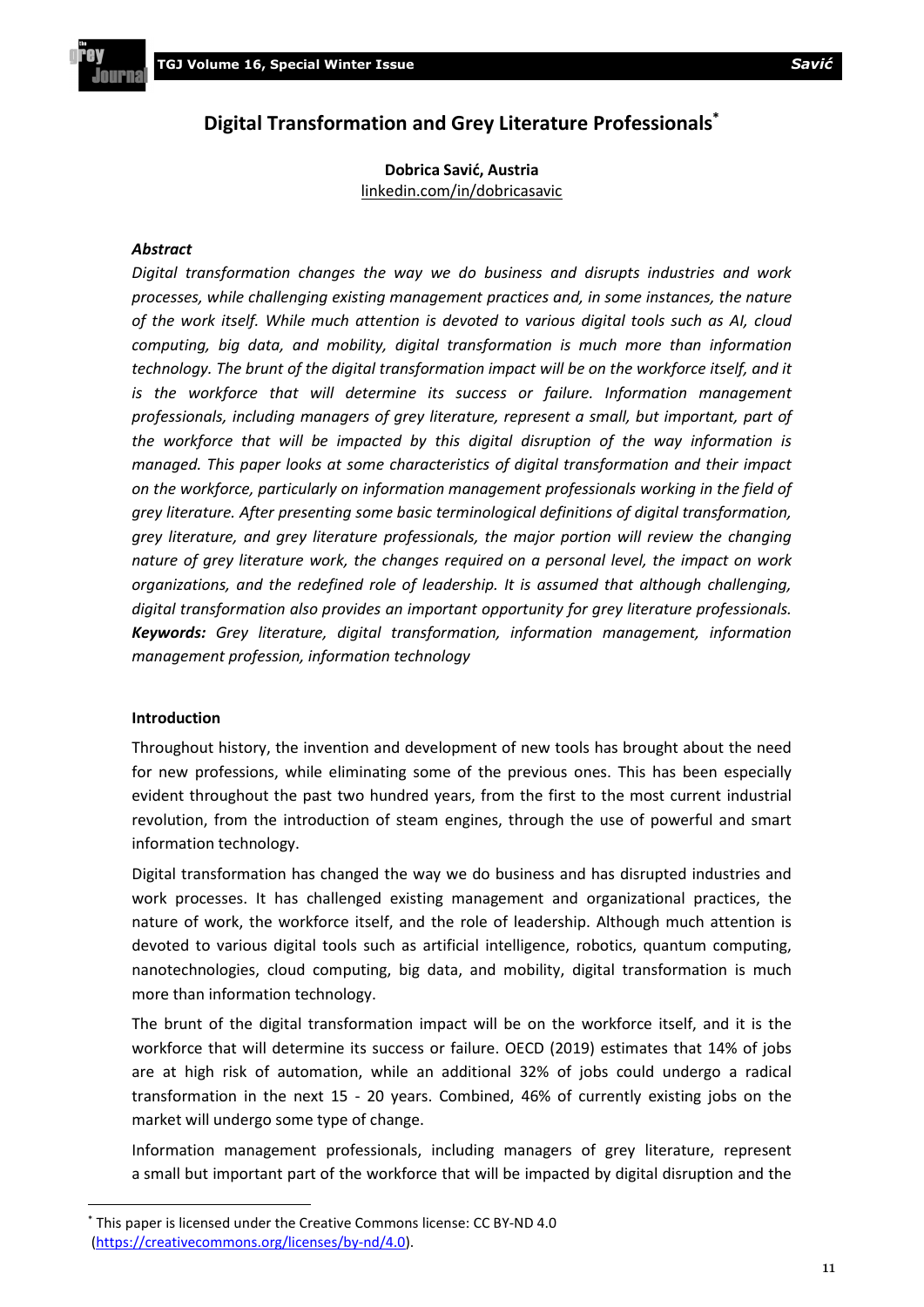way information is being managed. This paper looks at some characteristics of digital transformation and their impact on the workforce, particularly on information management professionals working in the field of grey literature. After presenting some basic terminological definitions of digital transformation, grey literature, and grey literature professionals, the major portion will review the changing nature of grey literature work, the changes required on a personal level, the impact on work organizations, and the redefined role of leadership.

Brief conclusions will be offered on the increased dependency on IT tools, the changing nature of grey literature, new grey literature requirements and ways to strengthen the grey literature profession through training, and personal and professional development.

It is assumed that although challenging, digital transformation provides an important opportunity for grey literature professionals.

#### **Digital Transformation**

There are many ways to understand, define, and implement digital transformation within organizations. The main characteristic of digital transformation is that it brings about major change and introduces new ways of running a business. "Customers and employees expect a paradigm shift in their respective experiences" (Solis & Littleton 2017). Digital transformation, according to many practitioners, is a major paradigm shift where we start doing things differently.

This business change is generally based on the smart use of newly available information and technologies. They include maximized use of mobile applications, artificial intelligence (AI), machine learning (ML), cloud computing, the existence of large data sets, powerful analytics, chatbots, the internet of things (IoT), virtual and augmented reality, and many other new digital tools and services.

However, the existence and use of modern and powerful IT tools is not enough. Organizations need solid vision and forward-looking leadership. New business models need to be created using available IT solutions, leveraging existing knowledge and profoundly changing the essence of organizations - their culture, management strategies, technological mixes, and operational setups. All this is geared towards pursuing new revenue streams, creating new products and inventing new services.

Another major characteristic of digital transformation is its focus on customers (von Leipzig et al. 2017). It is regarded as a customer-centric approach, where the customer is in the centre of all decisions and actions. Focus is on customers' needs and their overall satisfaction. With such an approach, business, and particularly financial benefits follow. By implementing some form of digital transformation, businesses manage their processes and procedures better through streamlining, profitability is increased, and new business opportunities created.

#### **Grey Literature Professionals**

In order to review grey literature professionals as a category, we need to first define the field of grey literature, and then review the terms 'profession' and 'professionals'.

One of the more popular and more comprehensive definitions states that "grey literature represents any recorded, referable and sustainable data or information resource of current or future value, made publicly available without a traditional peer-review process" (Savić 2017).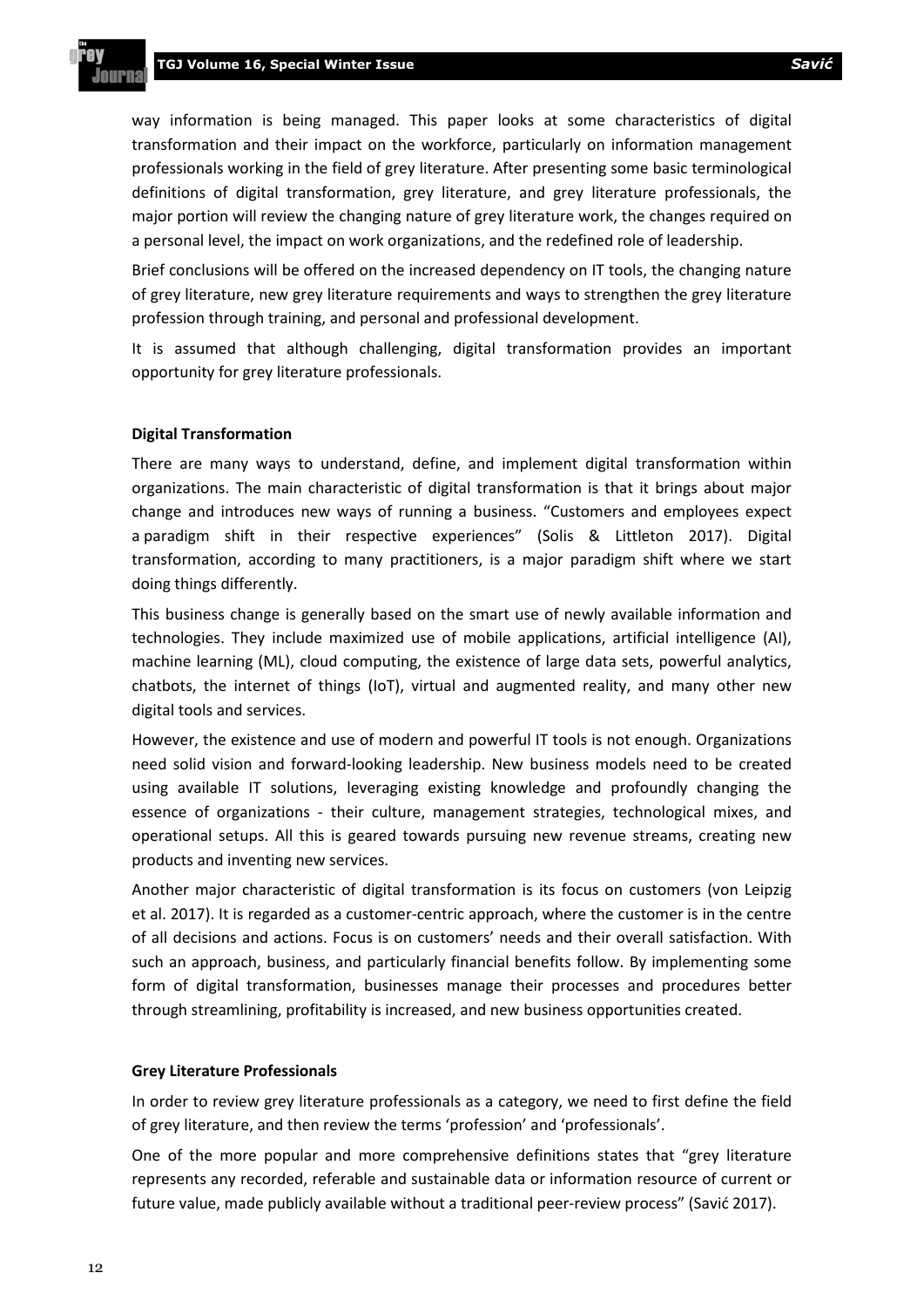mirn

At the same time, a professional is a person formally certified by a professional body or belonging to a specific profession by virtue of having completed a required course of studies and/or practice, and whose competence can be measured against an established set of standards. In other words, a professional is a person who has achieved an acclaimed level of proficiency in a calling or trade<sup>1</sup>. The Merriam-Webster dictionary defines a professional as a person or calling requiring specialized knowledge and often long and intensive academic preparation.

Taking all this into account, a grey literature professional can be defined as someone who has completed study or certification in this area, possesses specialized knowledge and skills, follows established standards, possesses the required work competencies, and regularly maintains and further develops his or her professional expertise.

In order to empirically check the above statements and do a reality check, ten major job search engines were queried using the term 'grey literature'.

| Job search engines |               |
|--------------------|---------------|
| Search engine      | Hits          |
| Indeed.com         | 7             |
| CareerBuilder.com  | O             |
| Dice.com           | O             |
| Glassdoor.com      | 10            |
| Jobisjob.com       | 10            |
| Idealist.com       | $\mathcal{P}$ |
| LinkedIn.com       | 40            |
| LinkUp.com         | 6             |
| Monster.com        | 22            |
| US.jobs            | n             |
|                    |               |

Around 100 job postings were found mentioning grey literature in the job description. The largest number was found at Linkedin.com, a social networking site designed specifically for a wide spectrum of professionals (see fig.  $1^2$ ).

Job openings were found in health, research, academia, and intelligence, with the following job titles:

- Analyst
- Researcher
- Librarian
- Consultant
- Linguist

Figure 1: Job search engine results

Analysis of the roles listed in the descriptions of the job openings indicated an interesting set of functions expected from the incumbents (see fig. 2., author is the creator of the picture). They included general knowledge of grey literature, work experience in the field, and general

skills such as critical evaluation, analysis, and interpretation. However, the most interesting finding was that almost all of the jobs required some kind of search or retrieval skill, and relevant knowledge. This is an alarming finding, since according to the World Economic Forum (2018), by 2022 augmentation of existing jobs through technology may *free up* workers from the majority of data processing and information search tasks! In other words, there is a direct threat to all these jobs that are predominantly oriented towards information retrieval, searching and providing information.

#### **Roles**

- identify, collect and interpret
- critically evaluate
- search for
- review
- experience locating sources
- create records
- knowledge of GL
- translate

#### Figure 2: Job roles

<sup>1</sup> www.businessdictionary.com

 $2$  The author is the creator of all figures.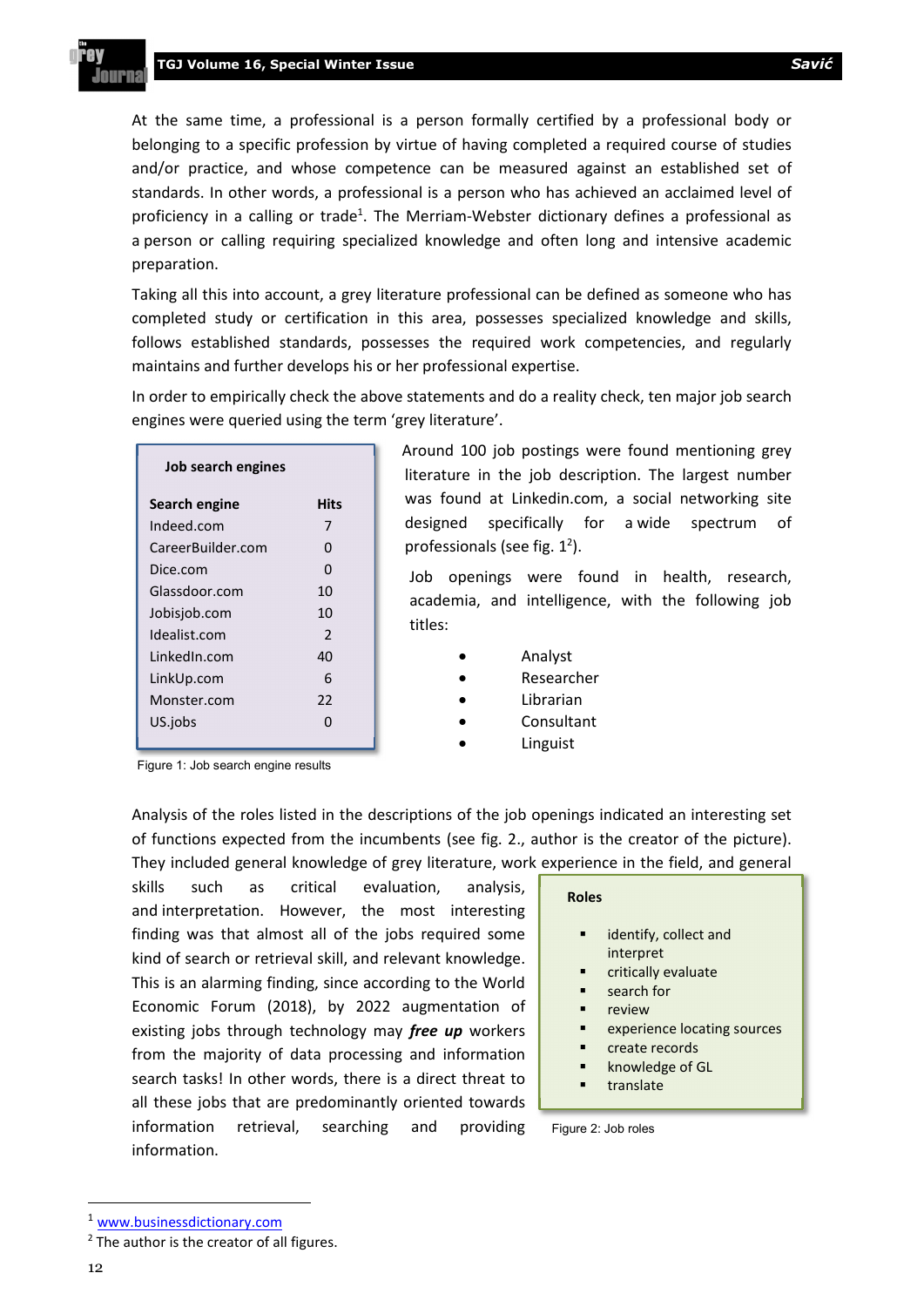PAN

**Journa** 

#### **Impact of Digital Transformation on Grey Literature**

The impact of digital transformation on grey literature is determined by the existing operational IT infrastructure, as well the decisions made by the organization's leadership on future development and investments made in new IT tools and services. Different stakeholders need to play a role in the process of digital transformation, but the main factor is ultimately the customers and users. During the decision-making process, and especially during implementation, a multitude of targets will undergo some level of change. As Figure 3 illustrates, the expected changes will be on the nature of grey literature work, on the role of leadership, the workforce itself, and on the work organization.



Figure 3: Digital transformation impact

#### **A. Impact on the nature of grey literature work**

There are different ways of looking at the nature of information or data management work. As Figure 4 demonstrates, one way of looking at it is through the 5 V's. Namely, the variety, volume, veracity, velocity, and value of information.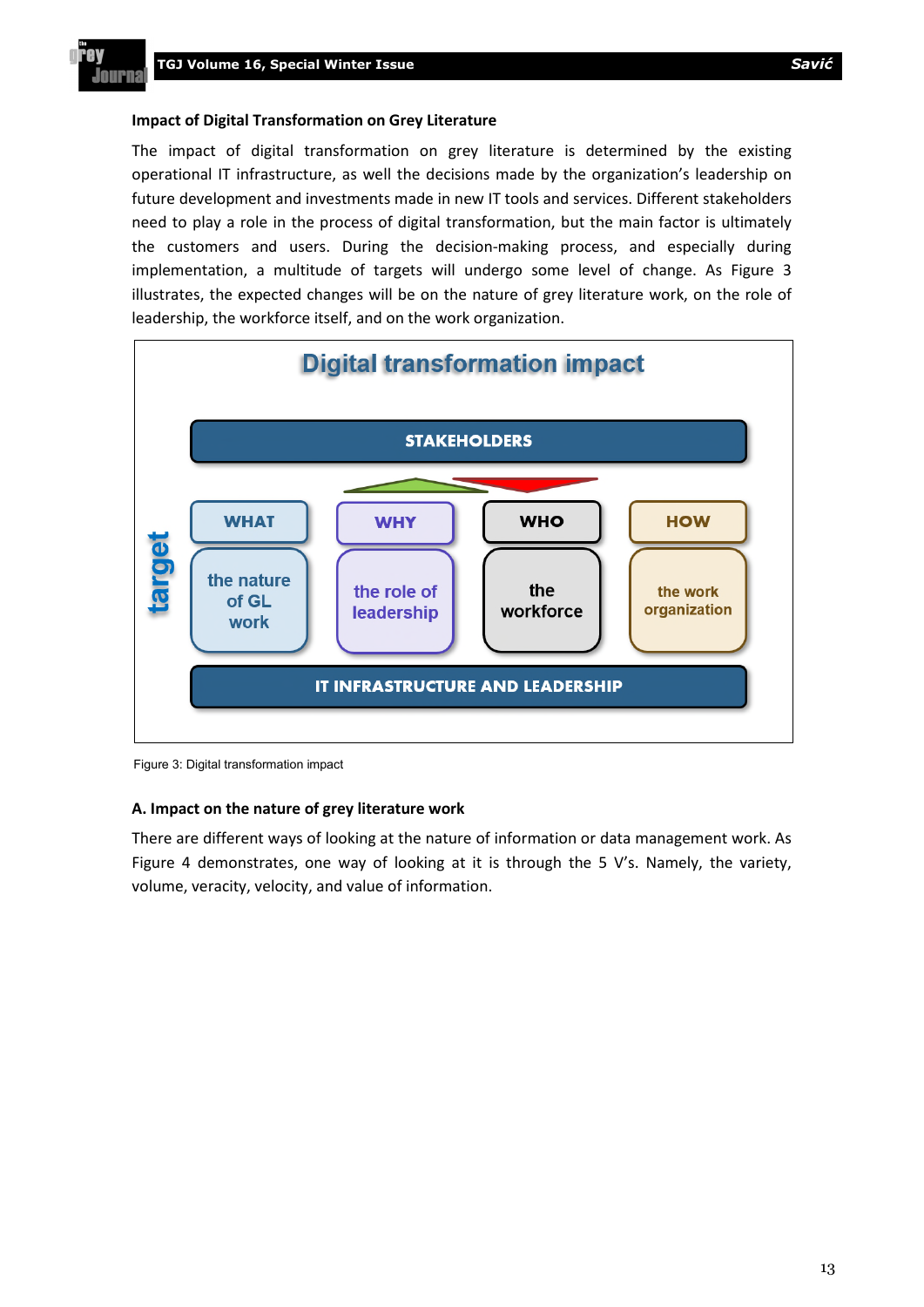PAN JAUPN



Figure 4: 5 V's of data/information management

**Variety** - The GreyNet website lists over 150 document types specific to grey literature, including data management. Multiple sources of grey literature include the IoT, AI, Machine to Machine communication (M2M), self-driven cars, robots, sensors, security systems, and surveillance cameras. There are also billions of connected devices creating specific formats, all within the scope of grey literature. It is obvious that a common approach to handling such a great variety of formats, resources, and types of information is not feasible through the existing grey literature scope of methods and principles.

**Volume** - The huge amount of data generated, and its speed of growth are detrimental factors. It is estimated that there are 38 Zettabytes of data today, out of which 90% has been generated over the last two years. 2.5 exabytes of data are produced every day, which is equivalent to 250,000 Libraries of Congress. It's a number very difficult to comprehend and even more difficult to manage. There are over 5.1 billion unique mobile users, 4.4 billion Internet users, and 3.5 billion active social media users in the world, and it is expected that these numbers will grow. There were almost 200 billion apps downloaded in 2018 and 3 billion eCommerce users, with numbers expected to grow. In addition, there are 130 million published books worldwide, with over 800,000 new titles added annually. In other words, a very large volume of data and information to be properly and efficiently managed.

**Veracity** - Trustworthiness and reliability of information is another huge problem which is expected to increase even further with digital transformation. Examples are numerous. They include spam email, fake news, computer bots, botnets, Web spiders, crawlers, viruses, trojans, disinformation, misinformation and many others that make veracity a real problem.

**Velocity** - Currently it takes 13 minutes to download the content of a DVD (4.7 GB) over a DSL line with a bandwidth of 50 Mbit/s. A 5G-enabled smartphone or laptop could download the content of an entire DVD in just 4 seconds. 5G technology involves more than just the transfer speed. Availability and reliability are other decisive factors that make the role of grey literature professionals hard to carry out in an acceptable time frame with the required quality.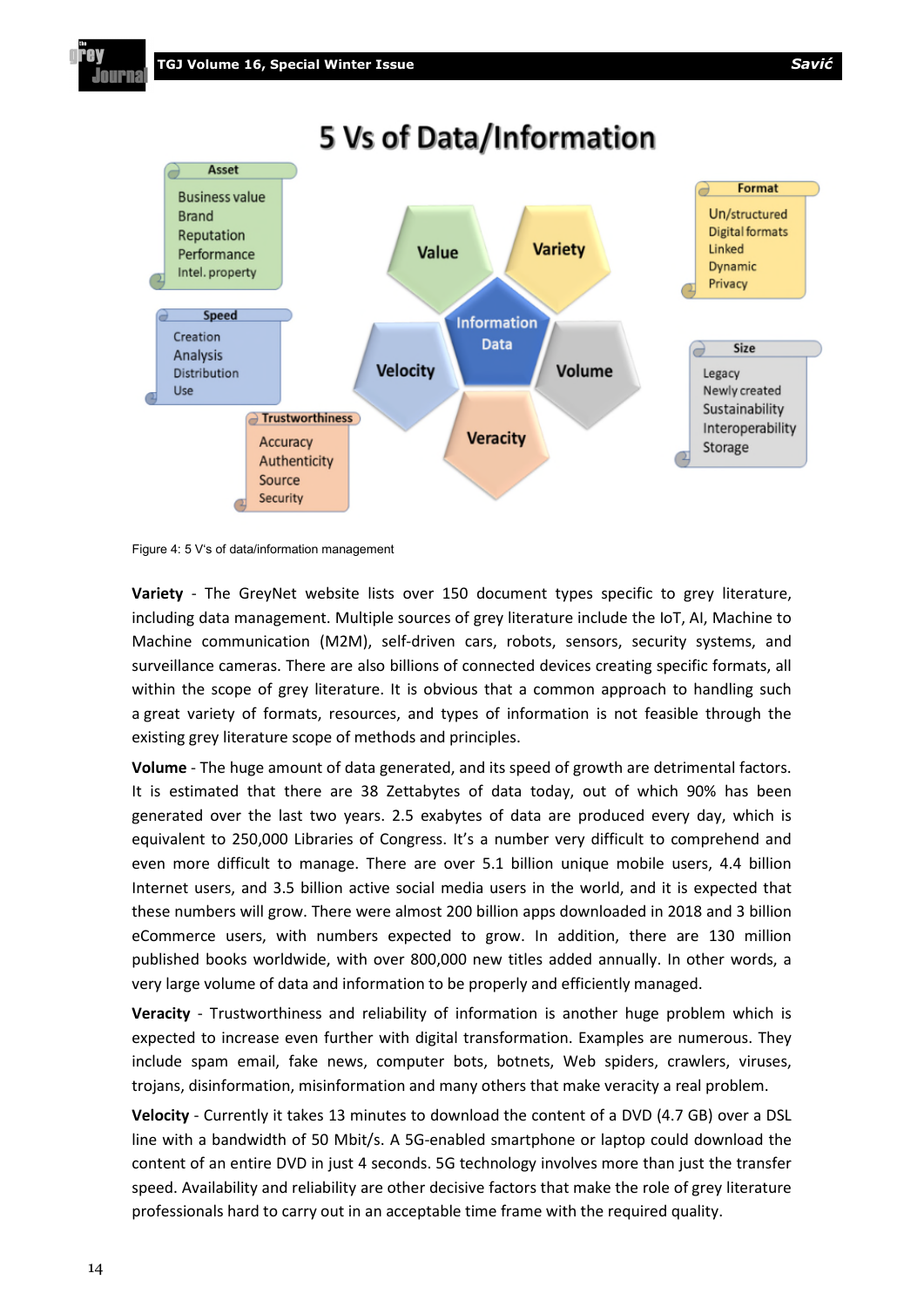**Value** - Data is being widely commercialized, sold and resold, bringing a whole new spectrum of issues, required skills and organizational changes. With the change of the originally intended purpose in information and data comes the change in the role grey literature professionals should play. The notion that the value of information and data is not being depleted after consumption requires a strategic approach to long-term preservation, interoperability, and reusability.

#### **B. Impact on the workforce**

Digital transformation is more than just implementation of a new technology. It requires the adoption of a "digital workforce mindset". A digital mindset requires a deep understanding that the power of technology can democratize, scale and speed up every form of interaction and action. The main characteristics of a digital mindset are: abundance, growth, agility, comfort with ambiguity, explorer's mind, collaboration, and embracing diversity (Chattopadhyay 2016).

The impact on the workforce is expected to be multiple, including:

- Digital literacy, technical knowledge
- Lifelong micro learning and personal development
- Engagement
- Mobile force and remote work
- Generation gap
- Digital ethics

The World Economic Forum (2018) estimates that by 2022 over 50% of all employees will require significant reskilling and upskilling. This will be a huge task for HR and other mangers, especially since 85% of 2030 jobs don't exist yet (Dell Technologies 2018).

# **C. Impact on the workplace**

The major challenge brought by digital transformation regarding the workplace, is that the advance of technology almost always outpaces existing workplace structures. Still, there are some useful approaches that can mitigate this organizational challenge. They include:

- Use new IT tools to enhance communication, collaboration and knowledge-sharing across disparate teams. Create strong IT infrastructure and IT literacy.
- Insure digital dexterity to fluidly and dynamically reconfigure and deploy both human and digital resources at the speed of rapidly changing technological and market conditions.
- Foster digital culture to move away from 'paper culture' to digitally born, user-generated content collaboratively created. Increase use of social media, virtual and augmented reality tools.
- Remove information silos to create open access data lakes, warehouses, and repositories as the basis for new intelligence, idea generation, and more effective decisions.
- Implement agile, fluid, and flexible teams to deliver quicker and higher quality results, decrease waste of time and effort, better use resources, make staff more involved.
- Introduce remote work to offer communication, collaboration, and learning at any time and any place.

# **D. Impact on the role of leadership**

It is already known that digital transformation needs leaders. "Transformation leadership skills are essential and require the active involvement of the different stakeholders affected by the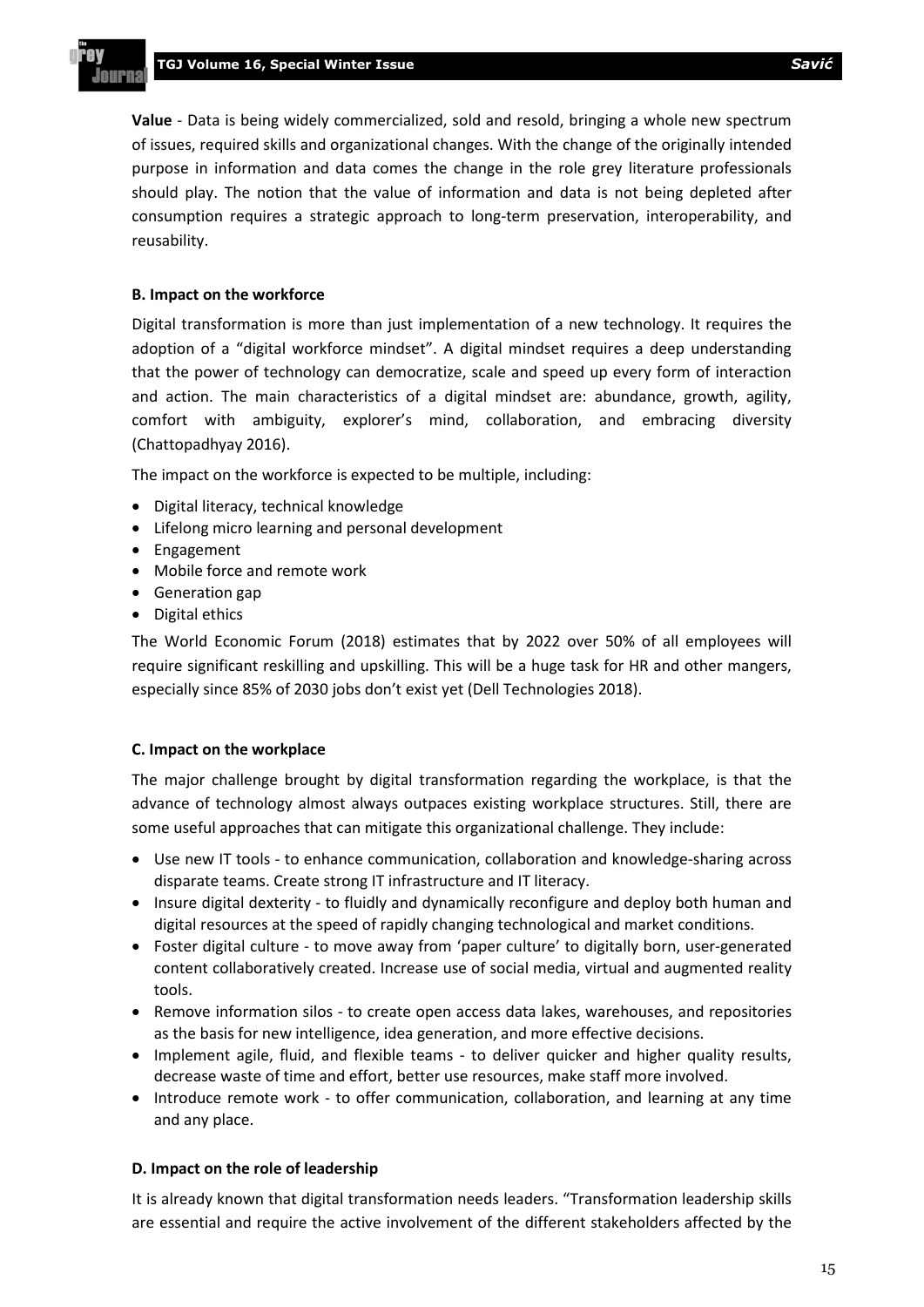transformation" (Matt, Hess, & Benlian 2015). It is a people issue, not a technology one. Leadership widely differs from management. It is the art of influencing others to achieve their maximum performance and to accomplish any task. Leadership needs to offer a clear answer to WHY there is a need for change, and what the purpose or problem is that needs to be resolved.

The goal of implementing digital transformation should not be to add new technology for its own sake, but to improve competitiveness and productivity, and achieve better results and high-quality services.

Skills required from a new breed of leaders should encompass:

- Forward thinking/Visionaries/Strategists
- Customer focus
- Open communication, partnerships and collaboration
- Data-driven decision making (KPIs, value measurement, analytics)
- Tech savvy/Agile/Risk taker
- Employee empowerment/Talent promotion
- Support for creativity, innovation, experimentation
- Continuous improvement/Quick learner
- Leading by example/Role modelling



DX impact on roles of GL professionals

Figure 5: Roles of grey literature professionals

# **D. Impact on roles of grey literature professionals**

Figure 5 lists five specific roles grey literature professionals currently perform and some of the major IT tools that might be beneficial in making their work more efficient and more relevant. The roles include information searching, evaluation and review, processing and sharing, maintenance, preservation, and disposal. Some of the existing IT tools already offer huge benefits in more quality and precisely performing these functions. However, continued automation efforts might completely replace human involvement and intervention. As long as there is no fear of using these tools, their existence and operational deployment can be beneficial for grey literature professionals, as well as for end-users. Open mindedness, quality education and well-planned training can make this transition less painful and more useful for everyone involved.